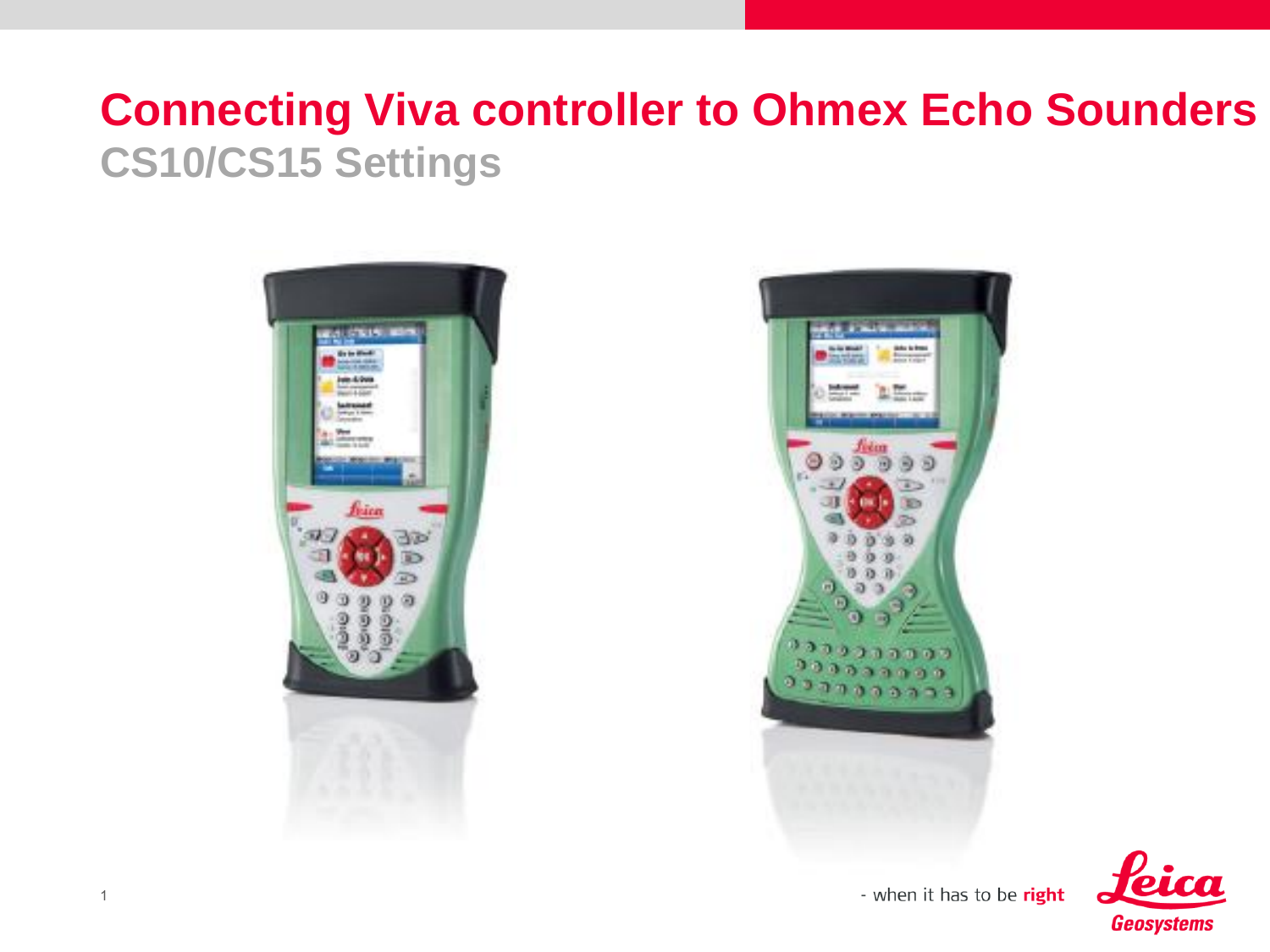#### **Connecting Viva controller to SonarLite CS10/CS15 Settings - Introduction**

**The new Leica Geosystems Viva CS10 and CS15 controllers can be connected to an Echo Sounder by Bluetooth or by serial cable. The Ohmex 'SonarLite' legacy echo-sounder has a serial cable connection only; the SonarMite has both Bluetooth and serial options.**

**This slideshow covers the use of serial cable connection to the SonarLite and SonarMite (the process is the same), and also the minimal extra steps to use the SonarMite with Bluetooth.**

**For CS10 and CS15 dataloggers, the correct Leica cable to use is the GEV 162, connected to the Ohmex serial cable with Green connector.** 

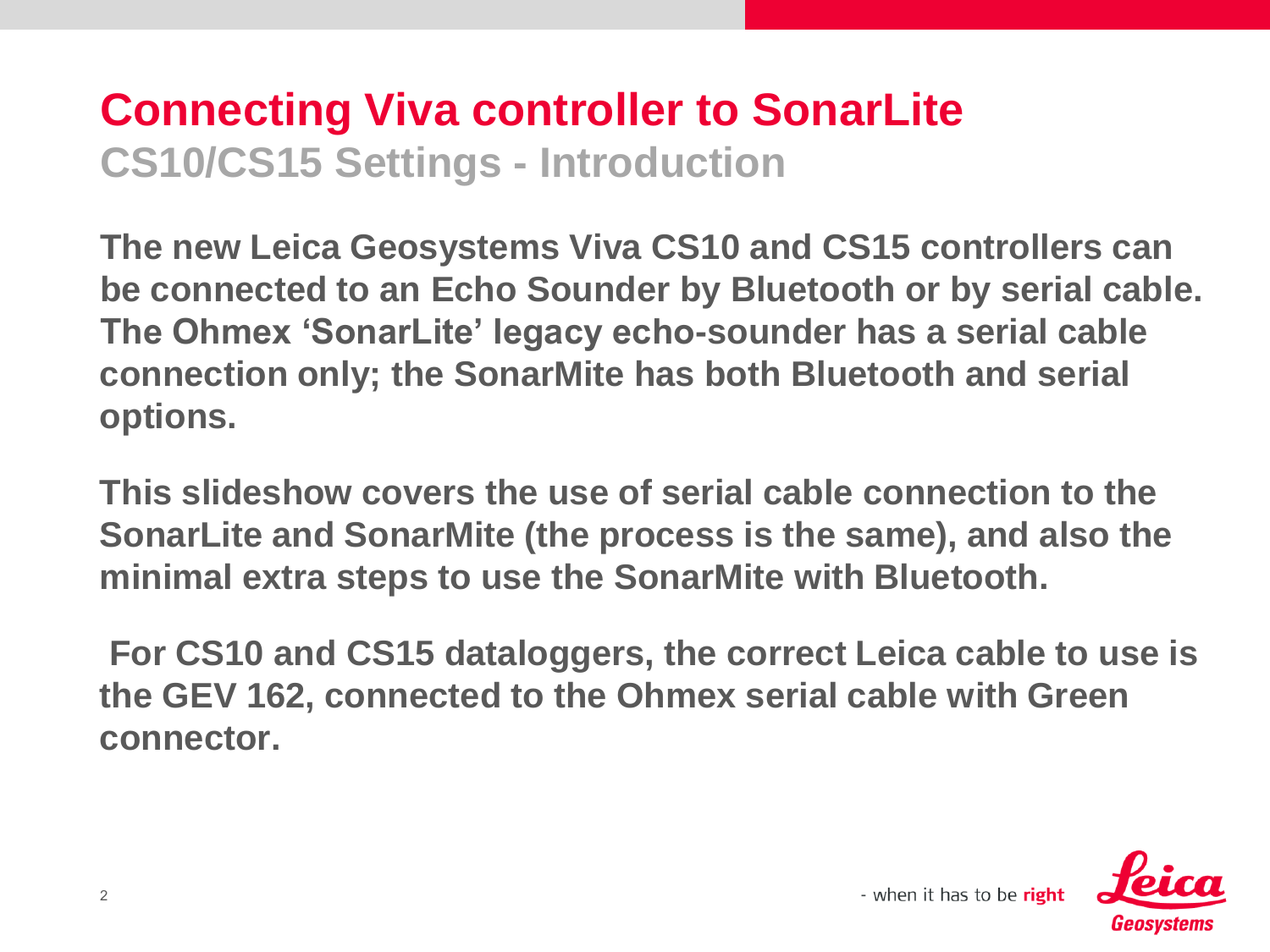**1. Switch on, choose GPS,** 

**and go to main screen.**

**2. Highlight option 3, Instrument.**



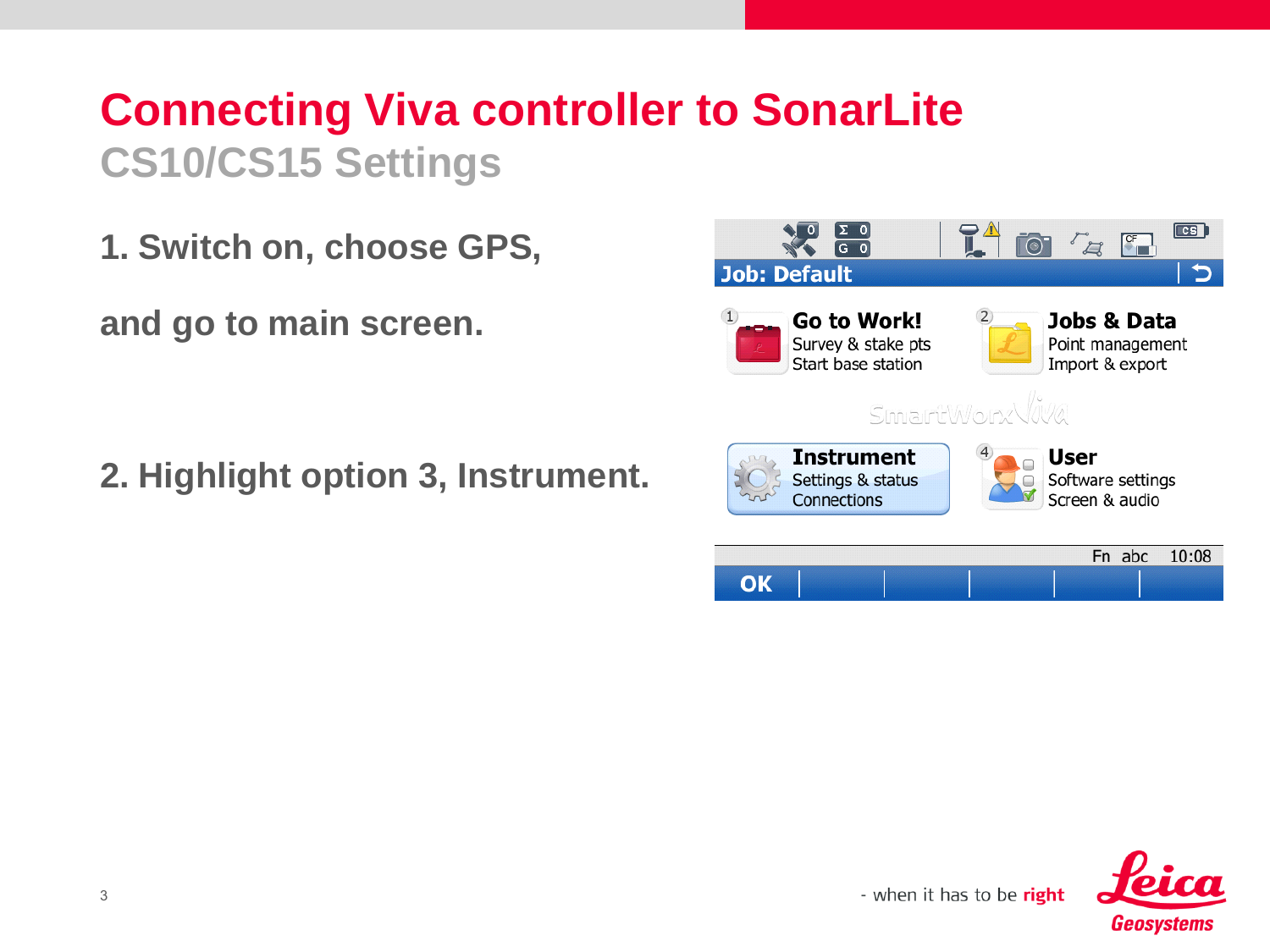**3. Choose option 2,**

**'Instrument connections' (or**

- **'Connect to Instrument'**
- **if using icons)**





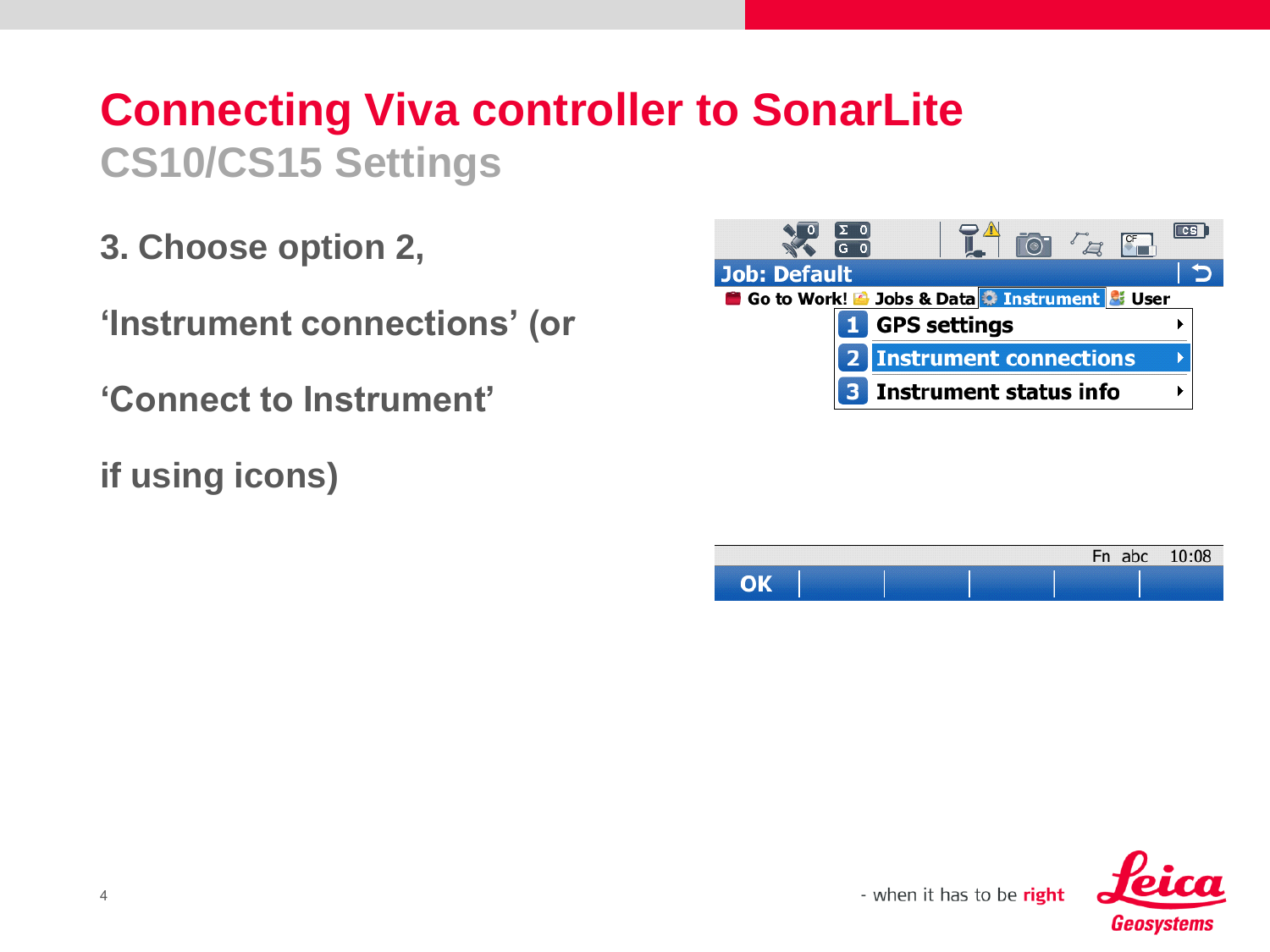- **4. Choose option 2,**
- **'All other connections'**





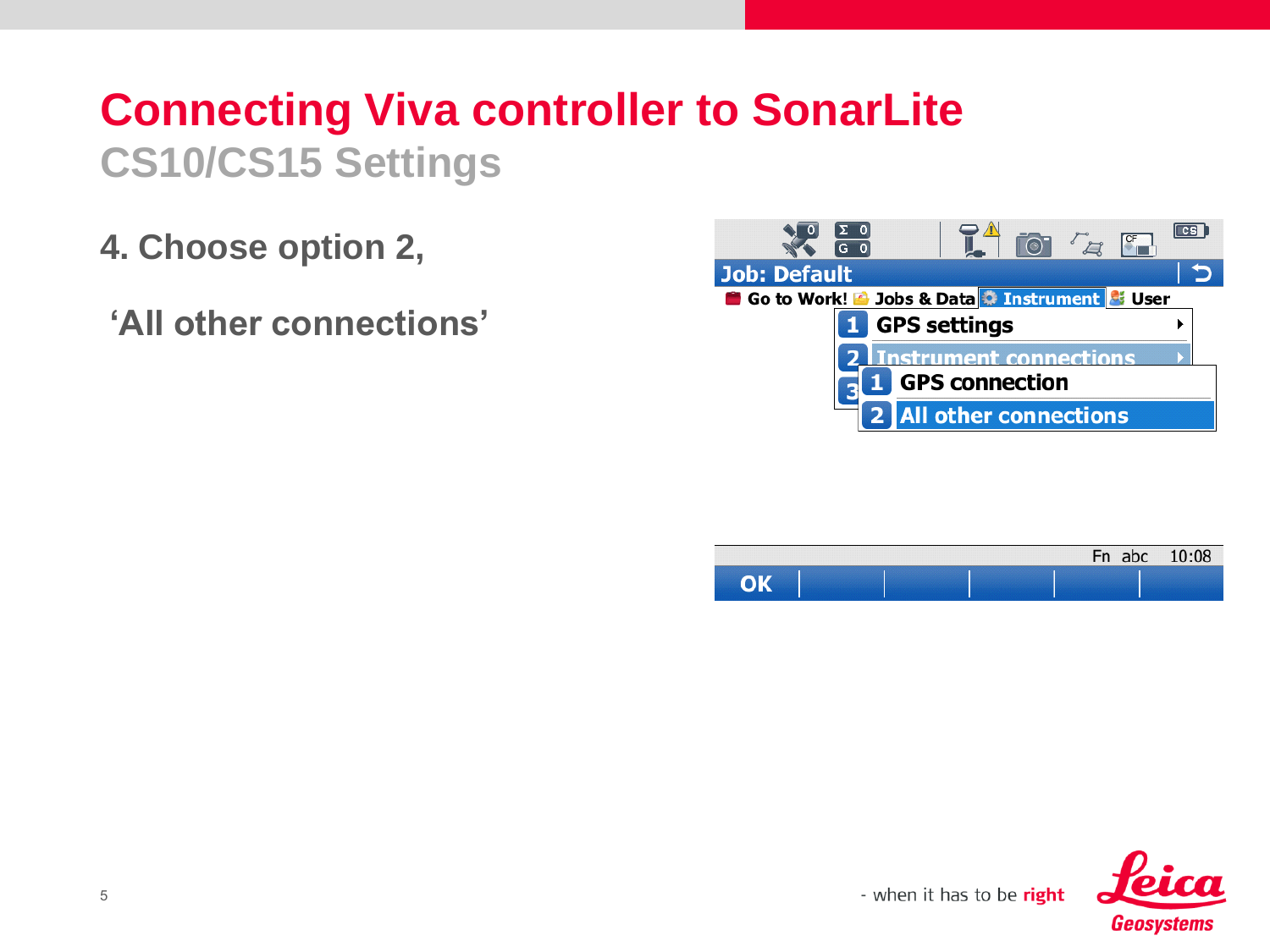**5. Highlight 'ASCII Input',**

**then Press F3, 'Edit'.**

| <b>Connection Settings</b>      |       |               |  |
|---------------------------------|-------|---------------|--|
| [CS connections GS connections] |       |               |  |
| <b>Connection</b>               | Port  | <b>Device</b> |  |
| CS Internet                     |       |               |  |
| <b>GPS Rover</b>                | Cable | GS            |  |
| <b>ASCII Input</b>              | -     | -             |  |
| <b>GPS Hidden Pt</b>            |       |               |  |
| Export Job                      |       |               |  |

|  | Fn abc 10:09 |
|--|--------------|
|  |              |

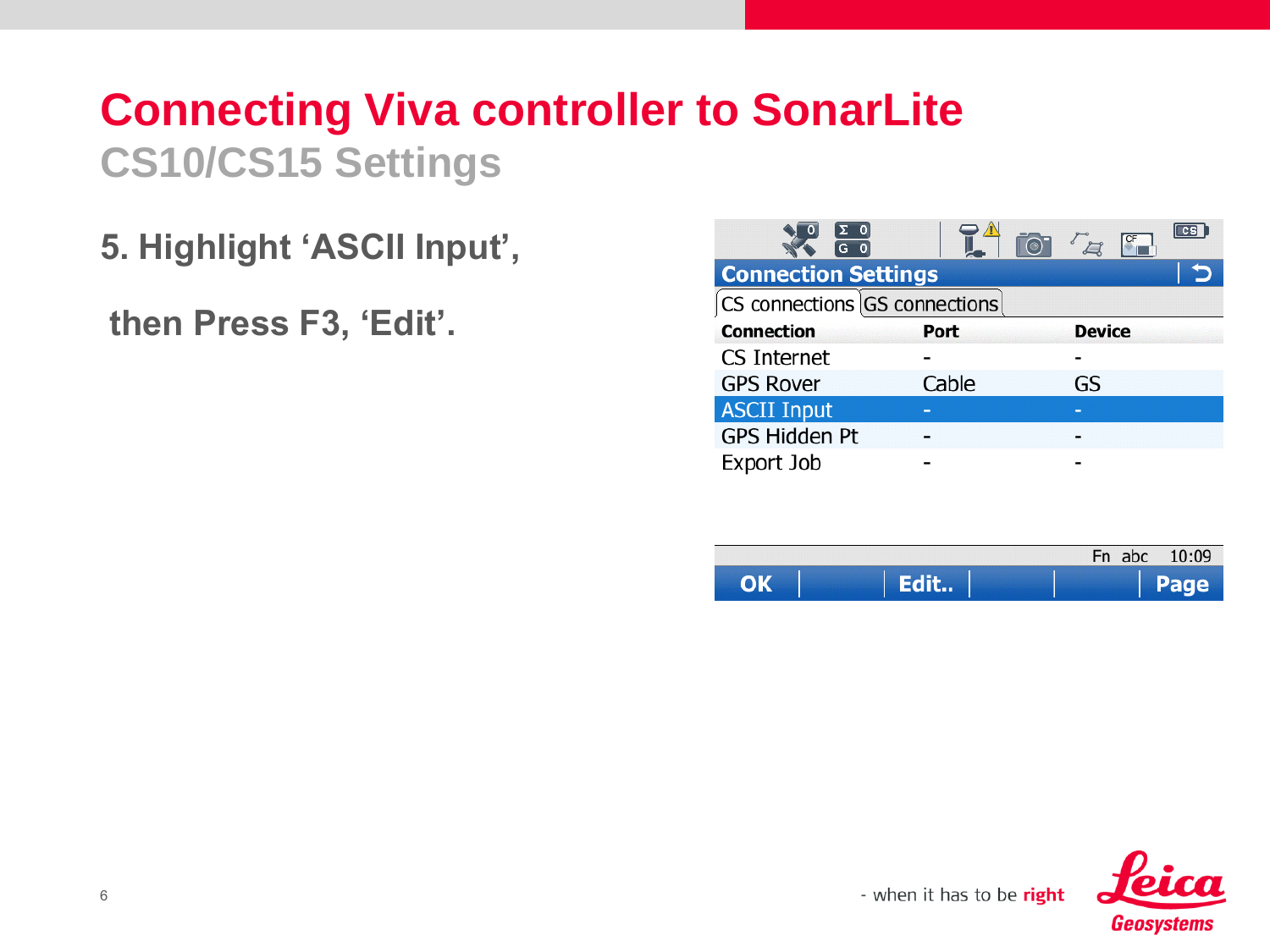- **6. Tick 'Receive ASCII data..'**
- **7. At 'Connect using',**
- **Choose 'CS RS232 Port'.**
- **(7a. To use the SonarMite**
- **via Bluetooth, select an unused**
- **'CS Bluetooth' port)**
- **8. Press F5 'Device'.**

|                                           | c <sub>S</sub><br>Fo <sup>-1</sup><br>$F_{\mathbb{Z}}$ |  |  |  |
|-------------------------------------------|--------------------------------------------------------|--|--|--|
| <b>ASCII Input</b>                        |                                                        |  |  |  |
|                                           | ASCII input Annotation 1 Annotation 2 Annotation 1     |  |  |  |
| $\boxdot$ Receive ASCII data via a device |                                                        |  |  |  |
| <b>Connect using:</b>                     | CS RS232 port                                          |  |  |  |
| Device:                                   | TPS1200 Cable                                          |  |  |  |
| End of message:                           | CR                                                     |  |  |  |
|                                           | Fn abc<br>10:09                                        |  |  |  |
|                                           | Devce<br>Page                                          |  |  |  |

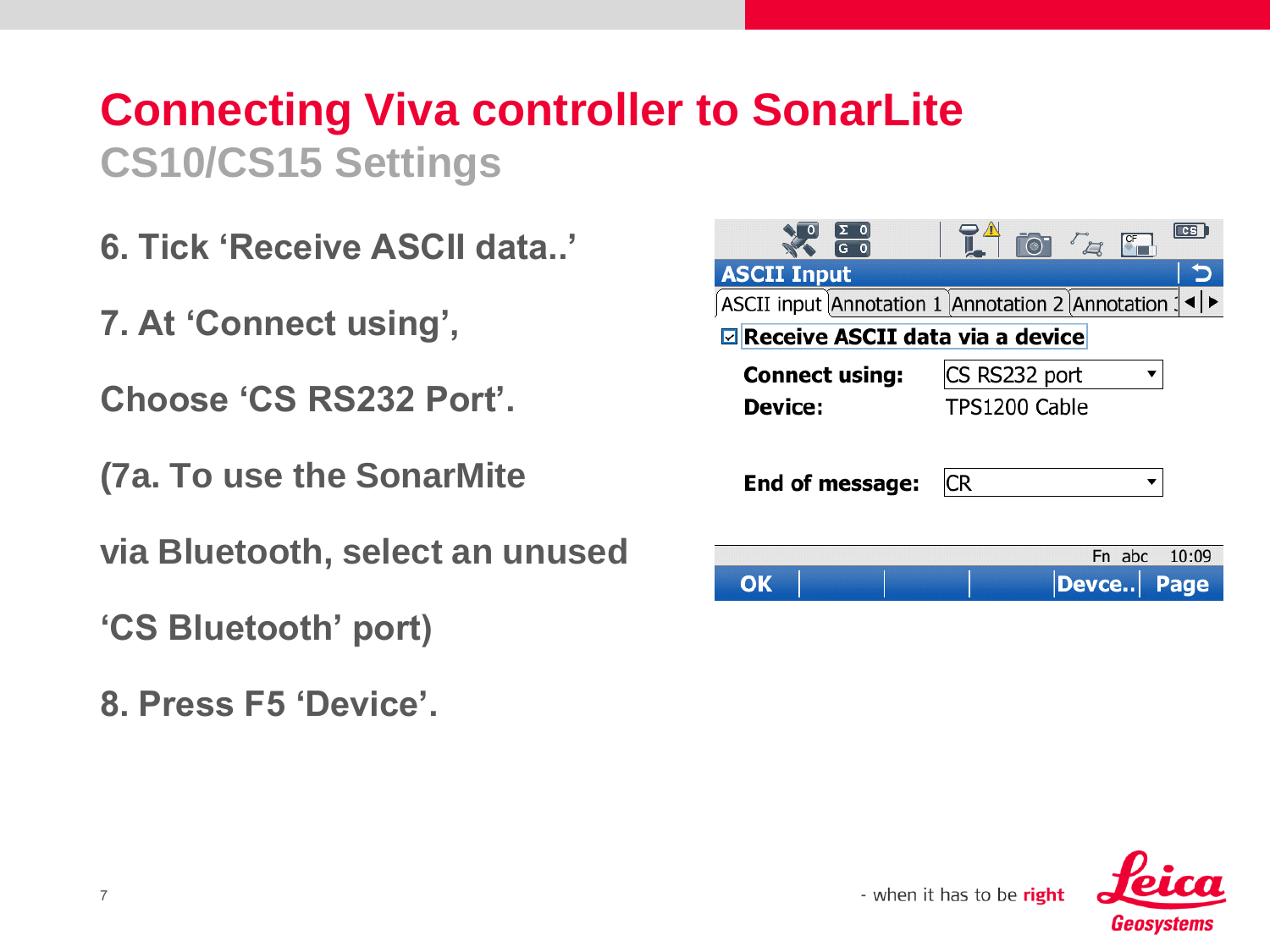**9. Press F6 to page to 'Others'** 

**and highlight 'RS232'.**

**10. Press F2 'New'.**

|                                                              | $\frac{1}{2}$              |  |
|--------------------------------------------------------------|----------------------------|--|
| <b>Devices</b>                                               |                            |  |
| $\lceil$ Radios $\lceil$ Modems/GSM $\lceil$ Others $\lceil$ |                            |  |
| <b>Name</b>                                                  | <b>Type</b>                |  |
| <cs port="" rs232=""></cs>                                   | <cs port="" rs232=""></cs> |  |
| <b>RS232</b>                                                 | <b>RS232</b>               |  |

|  |                                        | Fn abc 10:10 |
|--|----------------------------------------|--------------|
|  | OK   New   Edit   Delete   More   Page |              |

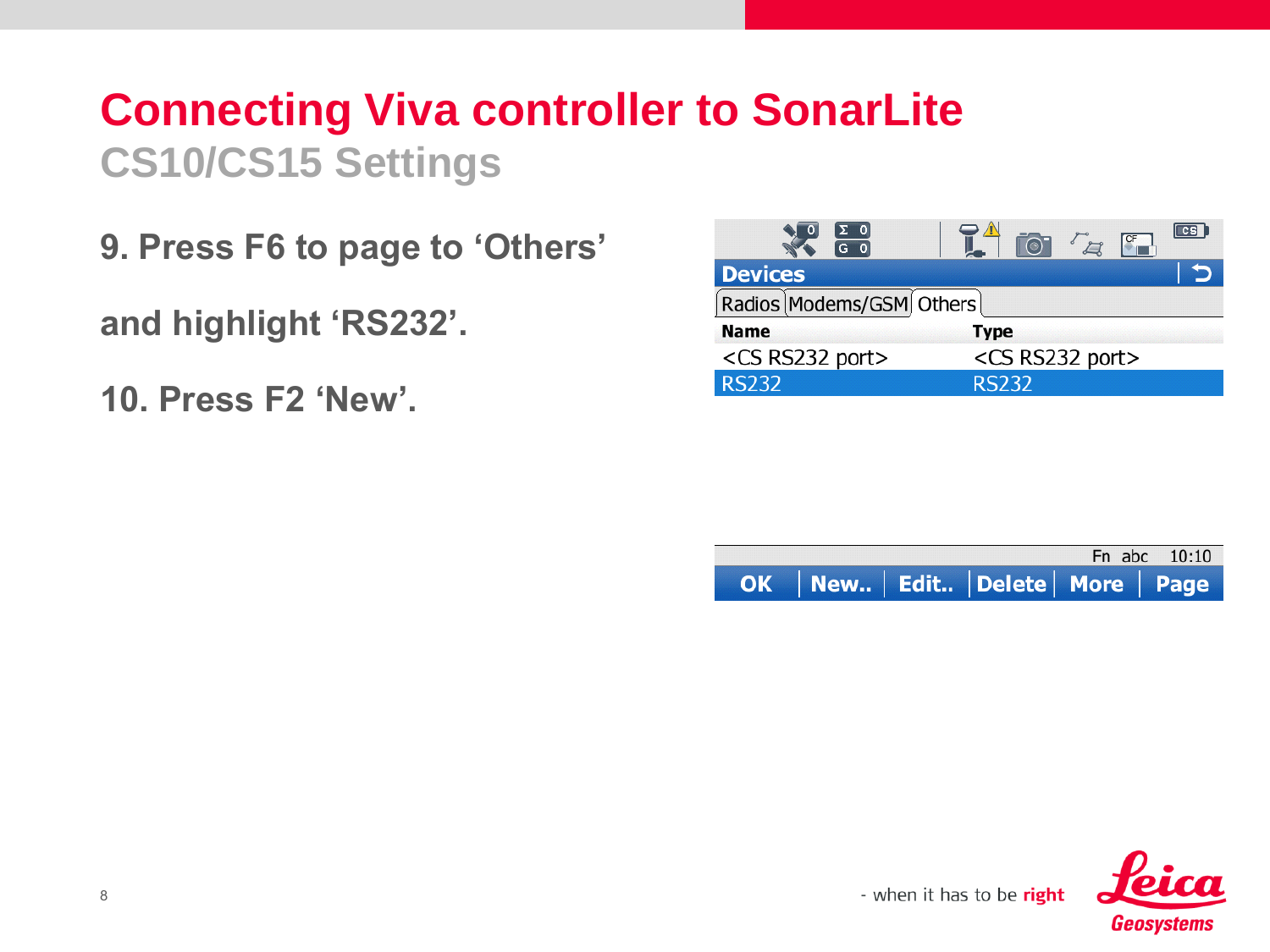- **11. Create new 'Name', eg 'Sonarlite'.**
- **12. Choose 'Baud rate' as 9600 or 4800**
- **13. Press F1 'Store'.**

| Σ<br>$^{\circ}$<br>G.<br>$\Omega$ | <u>⁄1\</u><br>$\lceil$ (0) | $\overline{\text{cs}}$<br>CF |
|-----------------------------------|----------------------------|------------------------------|
| <b>New Device</b>                 |                            |                              |
| Name:                             | Sonarlite                  |                              |
| Type:                             | <b>RS232</b>               |                              |
| <b>Baud rate:</b>                 | 9600 or 4800               | ▼                            |
| Parity:                           | None                       |                              |
| Data bits:                        |                            | ┳                            |
| Stop bit:                         |                            | ▼                            |
| <b>Flow control:</b>              | lone                       | ▼                            |
|                                   |                            |                              |



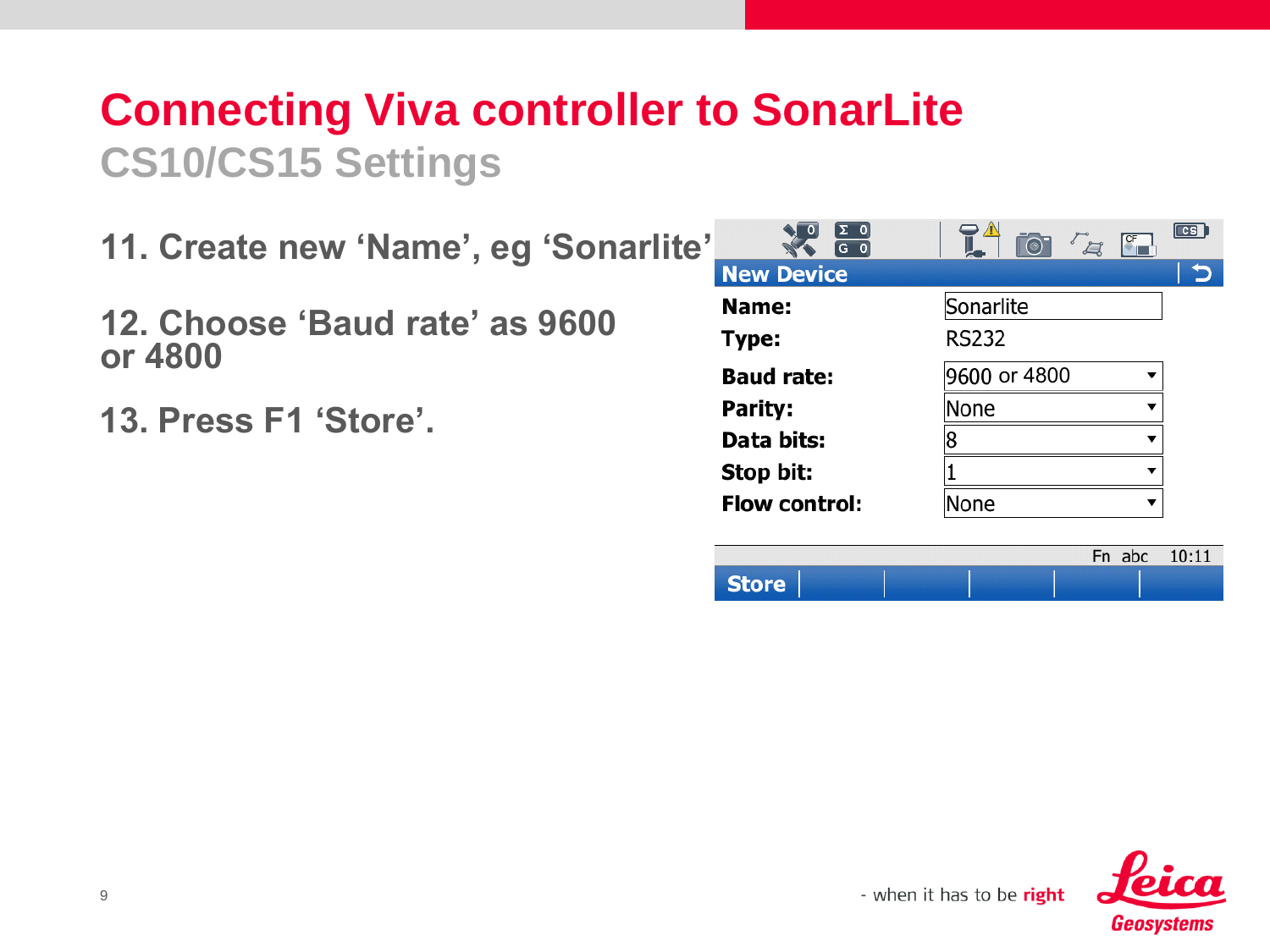**The new device will appear.** 

**14. Press F1 'OK'.**

|                            | $r_{\rm H}$                |
|----------------------------|----------------------------|
| <b>Devices</b>             |                            |
| Radios Modems/GSM Others   |                            |
| <b>Name</b>                | <b>Type</b>                |
| <cs port="" rs232=""></cs> | <cs port="" rs232=""></cs> |
| <b>RS232</b>               | <b>RS232</b>               |
| Sonarlite                  | <b>RS232</b>               |

|  |                                        | Fn abc 10:11 |
|--|----------------------------------------|--------------|
|  | OK   New   Edit   Delete   More   Page |              |

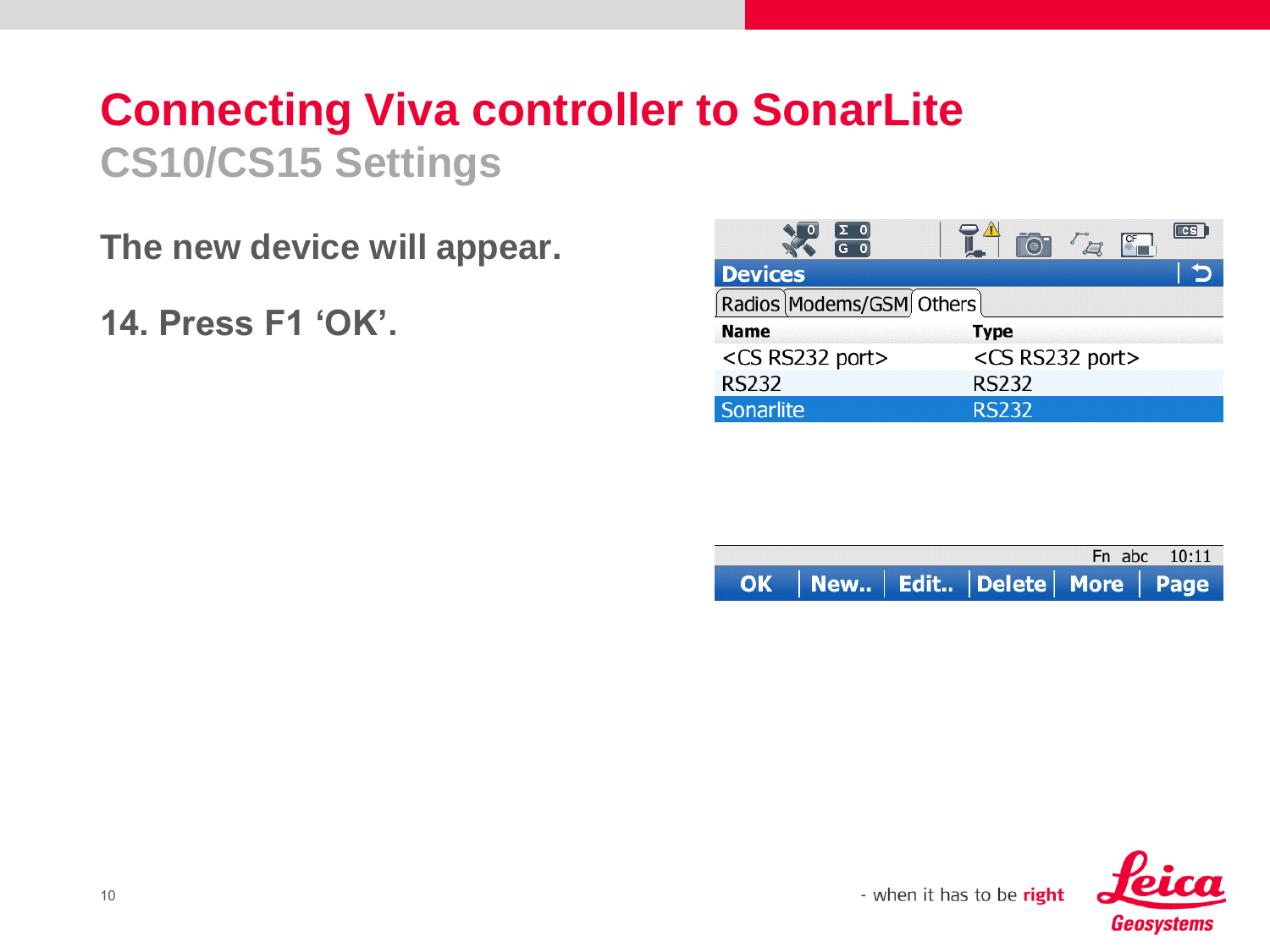**15. For 'End of message' choose** 

**'CR/LF' (do not press OK yet)**

**(15.a If using Bluetooth, press**

**F4 'Search', identify the** 

**SonarMite, and press F1 'OK' to accept the device)** 

| $\overline{G}$ 0                          | $\overline{\phantom{a}}$ cs<br>$r_{\mathcal{I}}$   |  |  |  |
|-------------------------------------------|----------------------------------------------------|--|--|--|
| <b>ASCII Input</b>                        |                                                    |  |  |  |
|                                           | ASCII input Annotation 1 Annotation 2 Annotation 1 |  |  |  |
| $\boxdot$ Receive ASCII data via a device |                                                    |  |  |  |
| <b>Connect using:</b>                     | CS RS232 port                                      |  |  |  |
| Device:                                   | Sonarlite                                          |  |  |  |
| End of message:                           | CR/LF                                              |  |  |  |
|                                           | 10:11<br>Fn abc                                    |  |  |  |
| OK                                        | Page<br>Devce                                      |  |  |  |
| .                                         | w.                                                 |  |  |  |

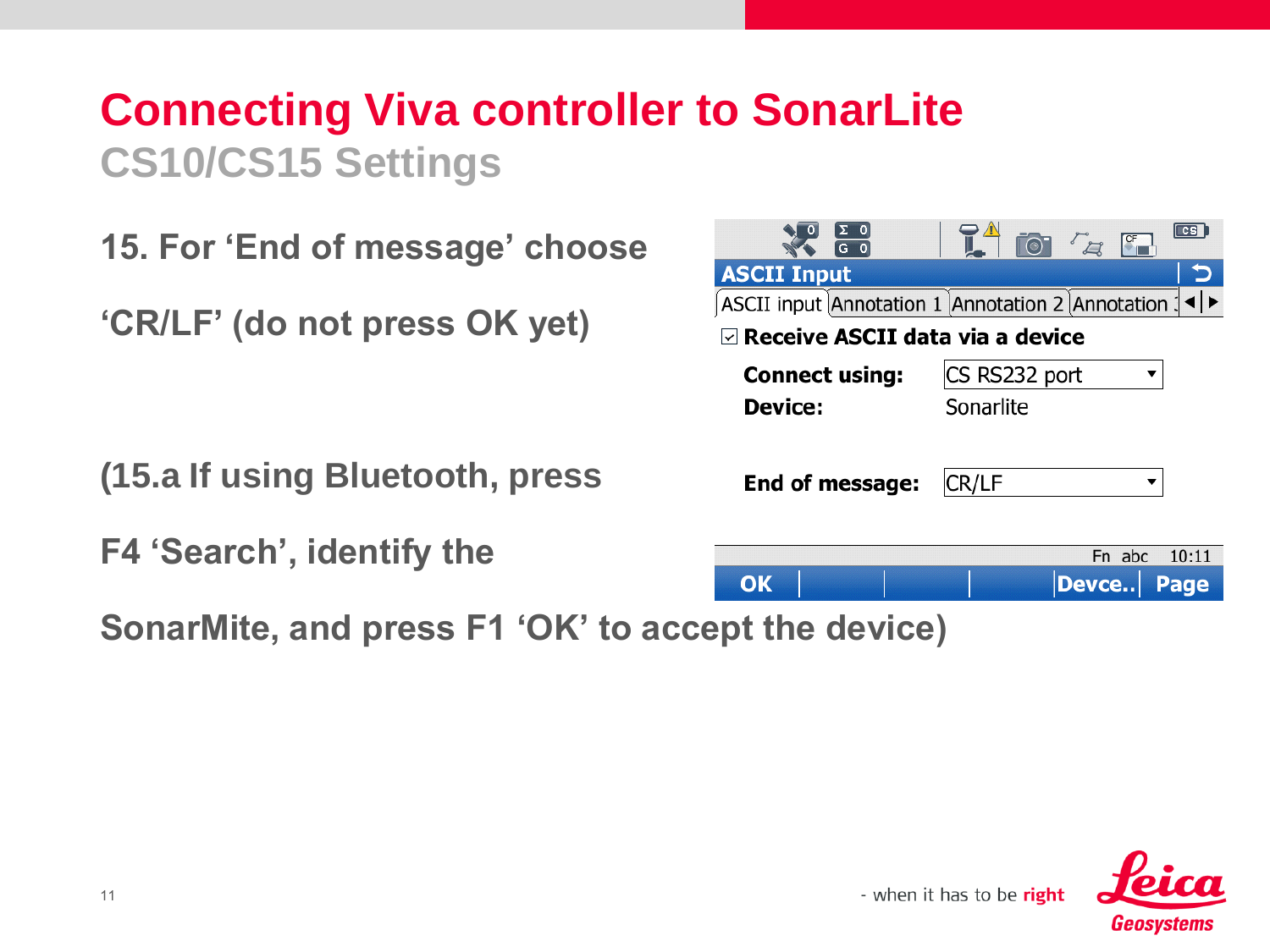**16. Press F6 and page to the tab** 

**'Annotation 1'.**



**17. Tick the box 'Store ASCII data..'**

|  |  |  | Fn abc 10:12 |
|--|--|--|--------------|
|  |  |  | Page         |